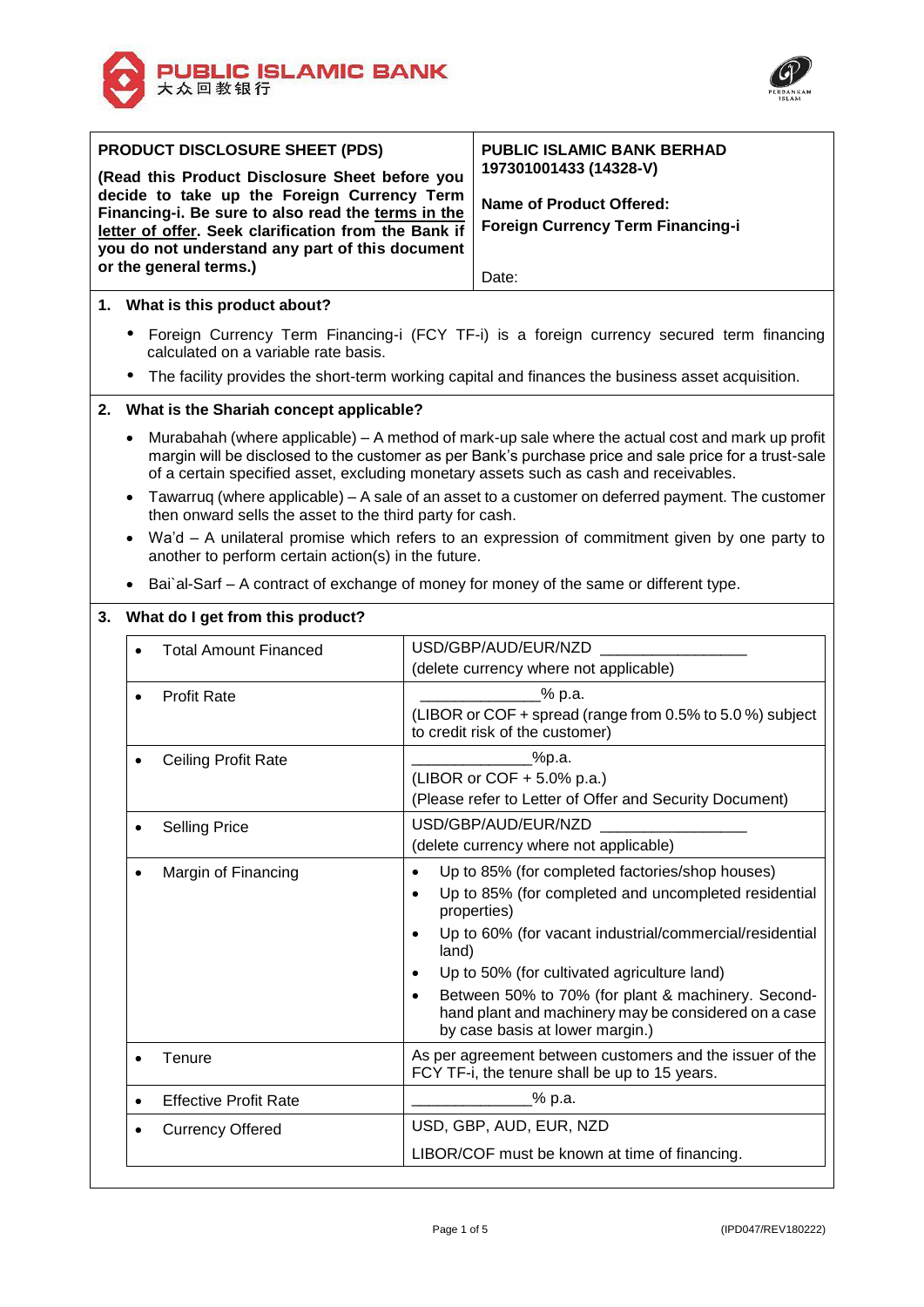



## **4. What are my obligations?**

- To service the monthly instalment. The monthly instalment is: FCY
- The total amount you must pay including the amount financed is: FCY

**Important:** Your monthly instalment and total payment amount will vary if the LIBOR changes.

| Rate                                                  | Today<br>$(LIBOR =$<br>%) | If LIBOR goes<br>up 1% | If LIBOR goes<br>up 2% |
|-------------------------------------------------------|---------------------------|------------------------|------------------------|
| Monthly instalment                                    | <b>FCY</b>                |                        |                        |
| Total profit cost at the end of financing<br>tenor    | <b>FCY</b>                |                        |                        |
| Total payment amount at the end of<br>financing tenor | <b>FCY</b>                |                        |                        |

- If applicable, rebate will be provided to the customer if there is a difference between the ceiling profit rate and the effective profit rate.
- If the financing tenure extends into retirement, you are to advise us on your plans to service the payment after your retirement.
- You are to furnish us all relevant information regarding financing taken from all financial institutions, cooperatives, building societies, credit companies and merchants that provide credit sales etc. and to fully and accurately disclose material information that has a bearing on our financing decision. Failure by you to disclose essential and correct information in the financing application as well as the consequences of providing incomplete or incorrect information may lead to a higher financing rate or rejection of your financing application.
- Three (3) month notice to the Bank is required for prepayment of Variable Rate facility, failing which profit of similar period will be charged.
- Customers are encouraged to use the Bank's panel lawyers.

# **5. What are the fees and charges I have to pay?**

| <b>Fees and Charges</b> |                                |                                                                      | Amount (RM)                                                                  |
|-------------------------|--------------------------------|----------------------------------------------------------------------|------------------------------------------------------------------------------|
|                         | <b>Stamp Duty</b>              |                                                                      |                                                                              |
| Letter of Offer         |                                |                                                                      | 10.00                                                                        |
| ٠                       | <b>Other Security Document</b> |                                                                      |                                                                              |
|                         |                                | Letter of Set Off                                                    | 10.00                                                                        |
|                         | $\circ$                        | <b>Property Purchase Agreement</b>                                   | Exempted from duty under Stamp Duty<br>Order (Remission) 2015 P.U. (A) 308   |
|                         | $\circ$                        | Property Sale Agreement/Property<br>Sale<br>Agreement cum Assignment | RM5.00 for every RM1,000.00 (or part<br>thereof)                             |
|                         | $\circ$                        | Charge Annexure/Deed of Assignment                                   | One-fifth of the duty on the principal security<br>but not exceeding RM10.00 |
|                         | $\cap$                         | Letter of Guarantee                                                  | One-fifth of the duty on the principal security<br>but not exceeding RM10.00 |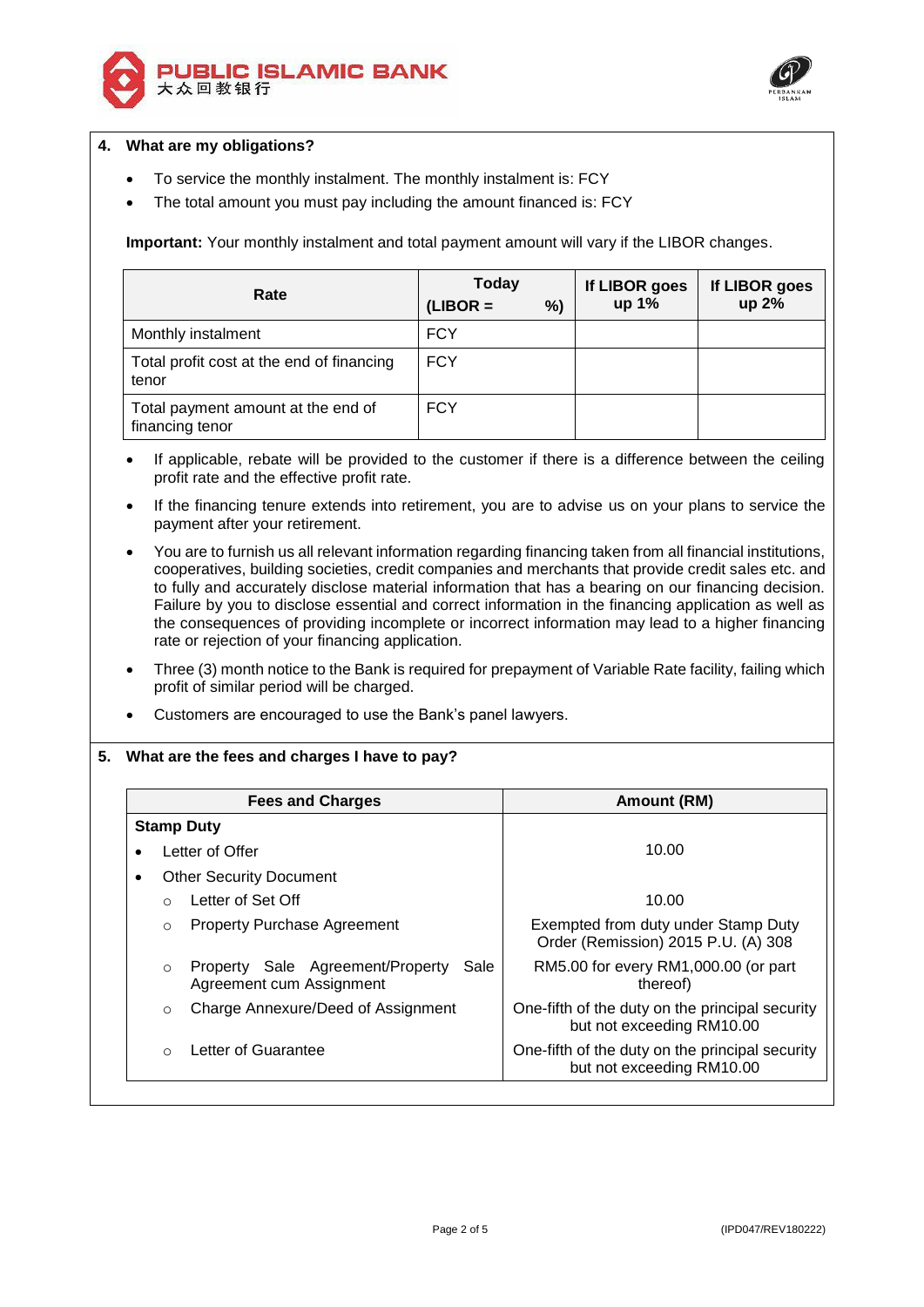



| <b>Fees and Charges</b>                                                                                                                                                                                                                                                                                                     | Amount (RM)       |
|-----------------------------------------------------------------------------------------------------------------------------------------------------------------------------------------------------------------------------------------------------------------------------------------------------------------------------|-------------------|
| <b>SWIFT Charges</b>                                                                                                                                                                                                                                                                                                        |                   |
| <b>Destination</b>                                                                                                                                                                                                                                                                                                          |                   |
| Singapore<br>٠                                                                                                                                                                                                                                                                                                              | 15.00             |
| All other countries<br>$\bullet$                                                                                                                                                                                                                                                                                            | 30.00             |
| Processing Fee (for approved financing and one-off)                                                                                                                                                                                                                                                                         |                   |
| Size of financing                                                                                                                                                                                                                                                                                                           |                   |
| Up to RM30,000 equivalent                                                                                                                                                                                                                                                                                                   | 50.00             |
| RM30,001 - RM100,000 equivalent<br>$\bullet$                                                                                                                                                                                                                                                                                | 100.00            |
| RM100,000 above equivalent                                                                                                                                                                                                                                                                                                  | 200.00/Ad valorem |
| For full list of fees and charges, please visit our website at www.publicislamicbank.com.my.<br>What if I fail to fulfil my obligations?                                                                                                                                                                                    |                   |
| Unless otherwise stipulated under the respective type of facility, all overdue instalments shall be<br>٠<br>levied with compensation fees of 1% p.a. on overdue amount. All amounts outstanding of expired<br>facility shall be levied with compensation at daily prevailing Islamic Interbank Money Market (IIMM)<br>rate. |                   |
|                                                                                                                                                                                                                                                                                                                             |                   |

- us towards payment of the monthly payment of the financing and any other charges and/or fees incurred in the granting of the financing including Takaful contribution, quit rent, assessment, cost of an updated/revised valuation reports, legal fees for preparation and perfection of security documents by Bank's solicitors, legal costs incurred in relation to enforcement of security/recovery cost and any other cost or expenses incidental thereto.
- Legal action will be taken if you fail to respond to reminder notices. Your property may be foreclosed and you will have to bear all legal costs. You are also responsible to settle any shortfall after your property is sold.
- Legal action against you may affect your credit rating leading to credit being more difficult or expensive to you.

# **7. What if I fully settle the financing before its maturity?**

- Lock-in period: Not applicable.
- Early settlement charges during lock-in period: Not applicable.
- Bank will grant Ibra' (Rebate) on the early settlement of the financing on the balance of unearned profit based on remaining tenure.
- Ibra' (rebate) An act by a person relinquishing his rights to collect payment due from another person. The Bank may grant ibra' to customers of a sale based financing who settled their facility prior to the agreed settlement period as stipulated in the agreement.
- If rebate is applicable, the computation is as follows:

Ibra' = Deferred profit - Fees and charges, if any

- Deferred profit = Total contracted profit Accrued profit
- Total contracted profit = Selling Price Purchase Price (financing amount)
- Accrued profit is calculated on Effective Profit Rate of the outstanding Purchase Price (Financing Amount) being utilised.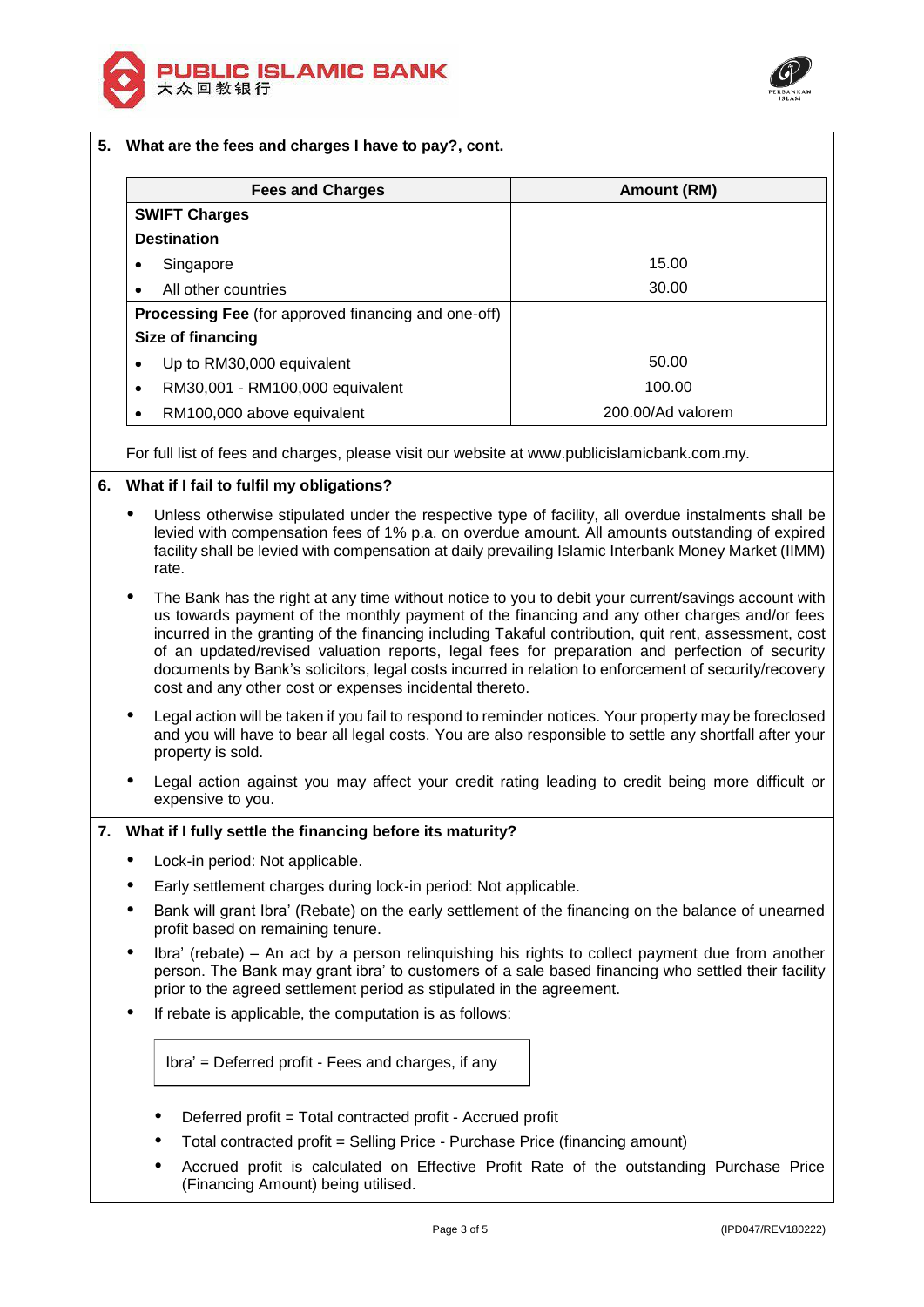



### **8. Do I need a guarantor or collateral?**

Acceptable collateral/guarantor may be required from customers subject to the Bank's requirements.

## **9. Do I need any insurance/Takaful coverage?**

- The fire and house owner Takaful are compulsory for purchase of properties.
- Customers must take up Mortgage Reducing Term Takaful (MRTT) from Takaful operators.
- Customers are encouraged to use the Bank's Takaful operators.

#### **10. What are the major risks?**

Customers of FCY TF-i will be exposed to the following risks:

Foreign exchange risk/cross currency risk

Foreign exchange risk/cross currency risk is a risk associated with financing that is denominated in a foreign currency. The fluctuations in foreign exchange markets may affect the financing and the instalment amounts upon conversion to the foreign currency.

 The profit rate might change according to changes in the reference rates. An increase in reference rate may result in higher monthly payments.

#### **11. What do I need to do if there are changes to my contact details?**

It is important that you inform us (in writing addressed to the Account Holding branch) of any change in your contact details to ensure that all correspondences reach you in a timely manner.

### **12. Where can I get assistance and redress?**

- If you have difficulties in making payments, you should contact us earliest possible to discuss payment alternatives.
- If you wish to complain on the products or services provided by us, you may contact us at:

**Public Islamic Bank Berhad 25th Floor, Menara Public Bank 146, Jalan Ampang 50450 Kuala Lumpur** Telephone : 1-800-22-5555 Fax : 03-2162 2224 E-mail : islamicbkg@publicislamicbank.com.my Website : https://www.publicislamicbank.com.my

 Alternatively, you may seek the services of Agensi Kaunseling dan Pengurusan Kredit (AKPK), an agency established by Bank Negara Malaysia to provide free services on money management, credit counselling and debt restructuring for individuals. You can contact AKPK at:

**Tingkat 8, Maju Junction Mall 1001, Jalan Sultan Ismail 50250 Kuala Lumpur** Telephone : 03-2616 7766 E-mail : enquiry@akpk.org.my